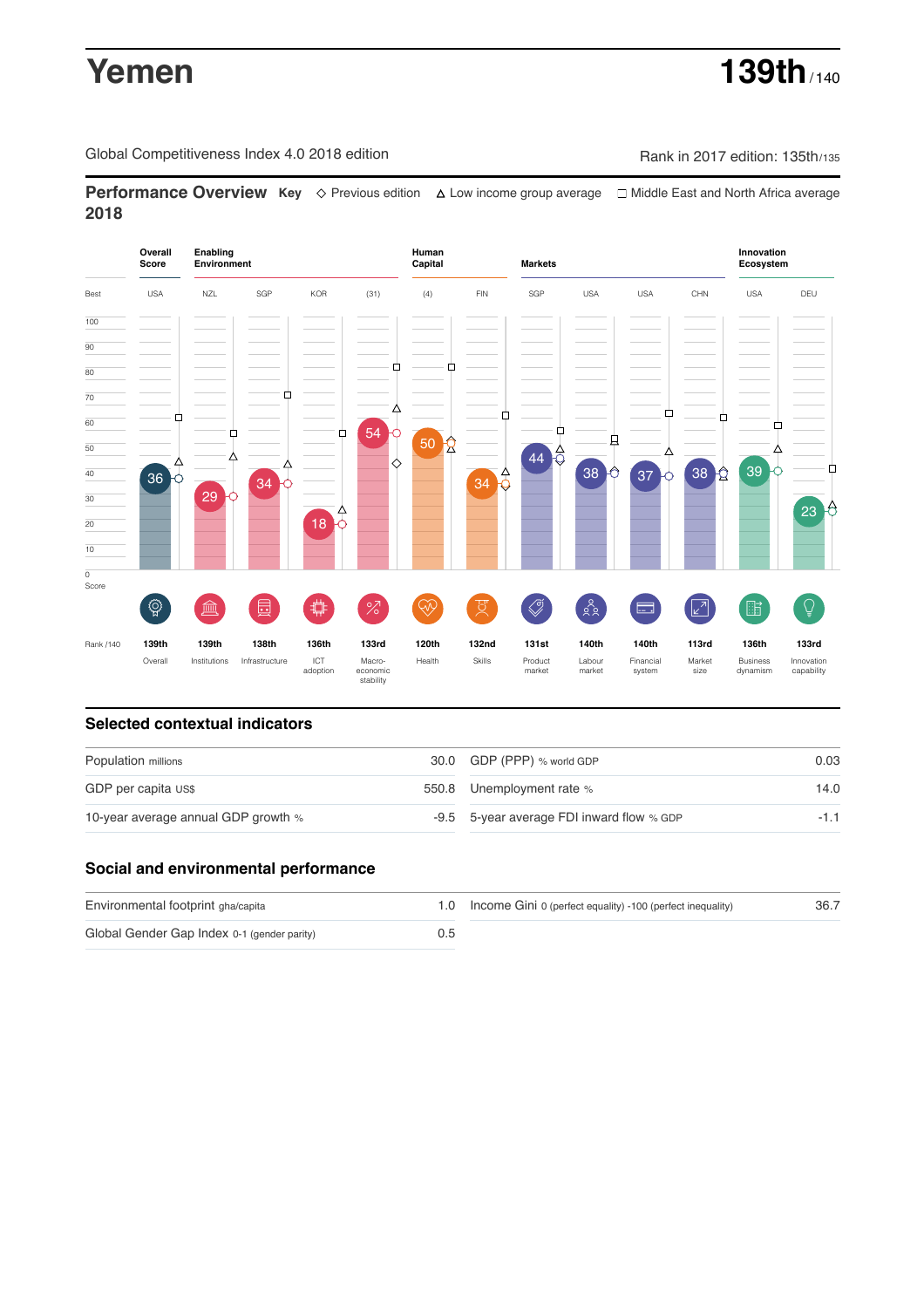### **Yemen 139th**/140

| <b>Index Component</b>                                                   | Value          | Score *                  | Rank/140 | <b>Best Performer</b>       |
|--------------------------------------------------------------------------|----------------|--------------------------|----------|-----------------------------|
| 皿<br>Pillar 1: Institutions 0-100 (best)                                 |                | 29.5 ↑                   | 139      | <b>New Zealand</b>          |
| 1.01 Organized crime 1-7 (best)                                          | 3.2            | 37.2 $\sqrt{ }$          | 130      | Finland                     |
| 1.02 Homicide rate /100,000 pop.                                         | 6.7            | $79.1 =$                 | 100      | Multiple (9)                |
| 1.03 Terrorism incidence 0 (very high) -100 (no incidence)               | 16.9           | 16.9 ↑                   | 138      | Multiple (24)               |
| 1.04 Reliability of police services 1-7 (best)                           | 2.7            | $27.7$ ↑                 | 135      | Finland                     |
| 1.05 Social capital 0-100 (high)                                         | 37.8           | 37.8 ↑                   | 131      | Australia                   |
| 1.06 Budget transparency 0-100 (best)                                    | 34.6           | $34.6 =$                 | 116      | Multiple (2)                |
| 1.07 Judicial independence 1-7 (best)                                    | 2.4            | 22.5 $\sqrt{ }$          | 127      | Finland                     |
| 1.08 Efficiency of legal framework in challenging regulations 1-7 (best) | 2.3            | 20.9 $\sqrt{ }$          | 128      | Finland                     |
| 1.09 Freedom of the press 0-100 (worst)                                  | 62.2           | 37.8 ↑                   | 136      | Norway                      |
| 1.10 Burden of government regulation 1-7 (best)                          | 2.7            | $27.5 +$                 | 121      | Singapore                   |
| 1.11 Efficiency of legal framework in settling disputes 1-7 (best)       | 2.7            | 28.3 ↑                   | 122      | Singapore                   |
| 1.12 E-Participation Index 0-1 (best)                                    | 0.12           | 11.8 $\sqrt{ }$          | 137      | Multiple (3)                |
| 1.13 Future orientation of government 1-7 (best)                         | 1.9            | 14.7 $\sqrt{ }$          | 139      | Singapore                   |
| 1.14 Incidence of corruption 0-100 (best)                                | 16.0           | 16.0 $\uparrow$          | 140      | New Zealand                 |
| 1.15 Property rights 1-7 (best)                                          | 2.8            | 29.5 $\sqrt{ }$          | 135      | Finland                     |
| 1.16 Intellectual property protection 1-7 (best)                         | 2.4            | $23.1 +$                 | 137      | Finland                     |
| 1.17 Quality of land administration 0-30 (best)                          | 7.0            | $23.3 =$                 | 122      | Singapore                   |
| 1.18 Strength of auditing and reporting standards 1-7 (best)             | 2.6            | 26.2 $\sqrt{ }$          | 138      | Finland                     |
| 1.19 Conflict of interest regulation 0-10 (best)                         | 4.3            | $43.0 =$                 | 112      | Multiple (2)                |
| 1.20 Shareholder governance 0-10 (best)                                  | 4.3            | $43.0 =$                 | 100      | Kazakhstan                  |
|                                                                          |                |                          |          |                             |
| 囩<br>Pillar 2: Infrastructure 0-100 (best)                               | $\overline{a}$ | $33.5 +$                 | 138      | Singapore                   |
| 2.01 Road connectivity index 0-100 (best)                                | 36.2           | $36.2 =$                 | 118      | <b>United States</b>        |
| 2.02 Quality of roads 1-7 (best)                                         | 2.2            | 20.3 $\sqrt{ }$          | 136      | Singapore                   |
| 2.03 Railroad density km of roads/square km                              | n/a            | n/a                      | n/a      | Multiple (20)               |
| 2.04 Efficiency of train services 1-7 (best)                             | 1.3            | $5.4 +$                  | 133      | Switzerland                 |
| 2.05 Airport connectivity score                                          | 4.2            | $0.1$ ↑                  | 140      | Multiple (8)                |
| 2.06 Efficiency of air transport services 1-7 (best)                     | 2.2            | 20.6 ↑                   | 139      | Singapore                   |
| 2.07 Liner Shipping Connectivity Index 0-157.1 (best)                    | 11.1           | 11.1 $\sqrt{ }$          | 80       | Multiple (4)                |
| 2.08 Efficiency of seaport services 1-7 (best)                           | 2.2            | 19.2 $\sqrt{ }$          | 132      | Singapore                   |
| 2.09 Electrification rate % pop.                                         | 48.2           | 48.2 ↑                   | 118      | Multiple (66)               |
| 2.10 Electric power transmission and distribution losses % output        | 25.8           | 77.3 ↑                   | 120      | Multiple (9)                |
| 2.11 Exposure to unsafe drinking water % pop.                            | 39.2           | $62.1 =$                 | 121      | Multiple (23)               |
| 2.12 Reliability of water supply 1-7 (best)                              | 1.5            | 8.9 $\downarrow$         | 140      | Switzerland                 |
| ₽<br>Pillar 3: ICT adoption 0-100 (best)                                 |                | 17.6 ↑                   | 136      | Korea, Rep.                 |
| 3.01 Mobile-cellular telephone subscriptions /100 pop.                   | 59.6           | $49.6 =$                 | 131      | Multiple (68)               |
| 3.02 Mobile-broadband subscriptions /100 pop.                            | 5.7            | n/a                      | 139      | <b>United Arab Emirates</b> |
| 3.03 Fixed-broadband Internet subscriptions /100 pop.                    | 1.6            | $3.1 =$                  | 106      | Switzerland                 |
| 3.04 Fibre Internet subscriptions /100 pop.                              | 0.0            | n/a                      | 114      | Korea, Rep.                 |
| 3.05 Internet users % pop.                                               | 24.6           | 24.6 ↑                   | 112      | Iceland                     |
|                                                                          |                |                          |          |                             |
| <sup>%</sup> Pillar 4: Macroeconomic stability 0-100 (best)              | $\overline{a}$ | 53.7 ↑                   | 133      | Multiple (31)               |
| 4.01 Inflation annual % change                                           | $-7.7$         | 77.3 ↑                   | 126      | Multiple (74)               |
| 4.02 Debt dynamics 0-100 (best)                                          | 30.0           | $30.0 =$                 | 137      | Multiple (36)               |
| Qiy<br>Pillar 5: Health 0-100 (best)                                     |                | 50.0 $\sqrt{ }$          | 120      | Multiple (4)                |
| 5.01 Healthy life expectancy years                                       | 56.0           | 50.0 $\sqrt{ }$          | 119      | Multiple (4)                |
| 성<br>Pillar 6: Skills 0-100 (best)                                       | $\overline{a}$ | $34.4 \text{ } \uparrow$ | 132      | <b>Finland</b>              |
| 6.01 Mean years of schooling Years                                       | 2.6            | $17.3 =$                 | 134      | Finland                     |
| 6.02 Extent of staff training 1-7 (best)                                 | 2.6            | $27.2 +$                 | 138      | Switzerland                 |
| 6.03 Quality of vocational training 1-7 (best)                           | 2.5            | $25.1$ 1                 | 139      | Switzerland                 |
| 6.04 Skillset of graduates 1-7 (best)                                    | 2.7            | 27.7 <sub>0</sub>        | 139      | Switzerland                 |
| 6.05 Digital skills among population 1-7 (best)                          | 2.9            | 32.2 $\uparrow$          | 134      | Sweden                      |
| 6.06 Ease of finding skilled employees 1-7 (best)                        | 3.4            | 39.8 $\sqrt{ }$          | 120      | <b>United States</b>        |
|                                                                          | 9.0            | $49.9 =$                 | 131      |                             |
| 6.07 School life expectancy Years                                        |                |                          |          | Multiple (9)                |
| 6.08 Critical thinking in teaching 1-7 (best)                            | 2.3            | 22.4 $\uparrow$          | 134      | <b>United States</b>        |
| 6.09 Pupil-to-teacher ratio in primary education Ratio                   | 26.9           | 57.7 ↑                   | 98       | Multiple (6)                |